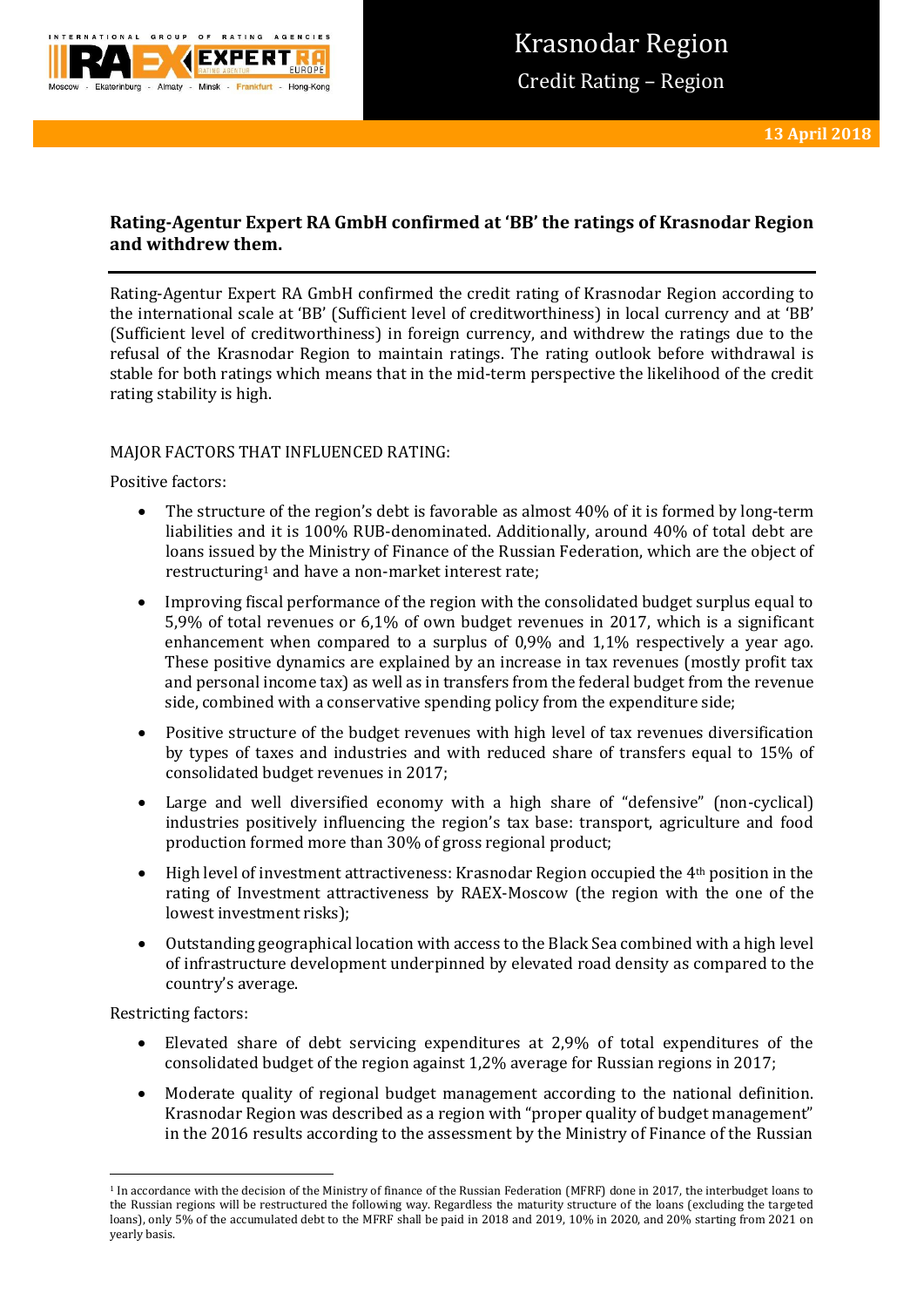

Federation2. However, it was included in the list of regions which violated the Russian budgetary regulation within 2016 in regard to the issuance of new debt<sup>3</sup>;

- Negative dynamics of investments in fixed capital between 2014 and 2016 related to the end of the effect from the Olympics' related projects: the share of Krasnodar Region in total investments in Russia returned to its "pre-Olympic" values. However, in 2017, the dynamics of investments showed a substantial growth at 6,1% as compared to 4,4% on the country level;
- Moderate level of nominal wages combined with increasing share of "shadow" revenues in the structure of net personal income. The share of "other" income, which includes "hidden" revenues and remittances in national classification, increased from 34,8% in 2010 to 42,4% in 2016 and has a strong adverse effect on the personal income tax base;
- Elevated dependency ratio<sup>4</sup> at 79,4% in 2016 compared to an average of 76,4% for the country with growing trend over the last years, increases the risk of additional social expenditures.

Negative factors:

- High debt load of the region, with the total amount of consolidated regional debt outstanding equal to RUB 170,2 bn as of end 2017 (the largest volume among all Russian regions) and the ratio of debt to total revenues and own revenues<sup>5</sup> at 57% and 67% respectively as compared to an average of 25% and 30% for all Russian regions, while debt to GRP stood at 7,2% in 2017;
- Unfavorable structure of budget expenditures with the share of CAPEX as low as 4,9% of consolidated budget expenditures in 2017, compared to an average of 12,3% for all Russian regions. The substantially low share of CAPEX creates a narrow space to cut expenditures in case of a sharp drop in revenues and, therefore, increases the risk of debt growth.

## SENSITIVITY ASSESSMENT:

The following developments could lead to an upgrade:

- Further consolidation of the fiscal balance combined with a continued decrease of debt to total regional revenues and regional own revenues ratios;
- Significant improvement of the quality of regional budget management as assessed by the Federal authorities of the Russian Federation.

The following development could lead to a downgrade:

- Reverse trend in current fiscal consolidation process which would result in constantly widening fiscal deficits and government debt increases;
- Strong adverse changes in the structure of the regional debt by creditors with increasing share of short-term bank loans.

"The confirmation of the credit ratings of Krasnodar Region at 'BB' in foreign and local currency was driven by the stable development of the key rating drivers. The rating remains positively supported by the fiscal performance in 2016 and 2017, the current structure of government liabilities – with a high share of budget loans, as well as by the favorable structure of budget revenues showing a reduced share of transfers from the central government and a high level of

<sup>3</sup> Total amount of debt raising during 2016 exceeded the amount of debt redemption within the same year, which is considered as violation of current budget rules.

**<sup>.</sup>** <sup>2</sup> https://www.minfin.ru/ru/perfomance/regions/monitoring results/monitoring finance/

<sup>4</sup> Dependency ratio is a measure which shows the number of dependents (aged 0-14 and over the age of 65) to the total population aged from 15 to 64.

<sup>&</sup>lt;sup>5</sup> Total regional revenues consist of tax, non-tax revenues and transfers from other levels of budgetary system; regional own revenues include only tax and non-tax revenues.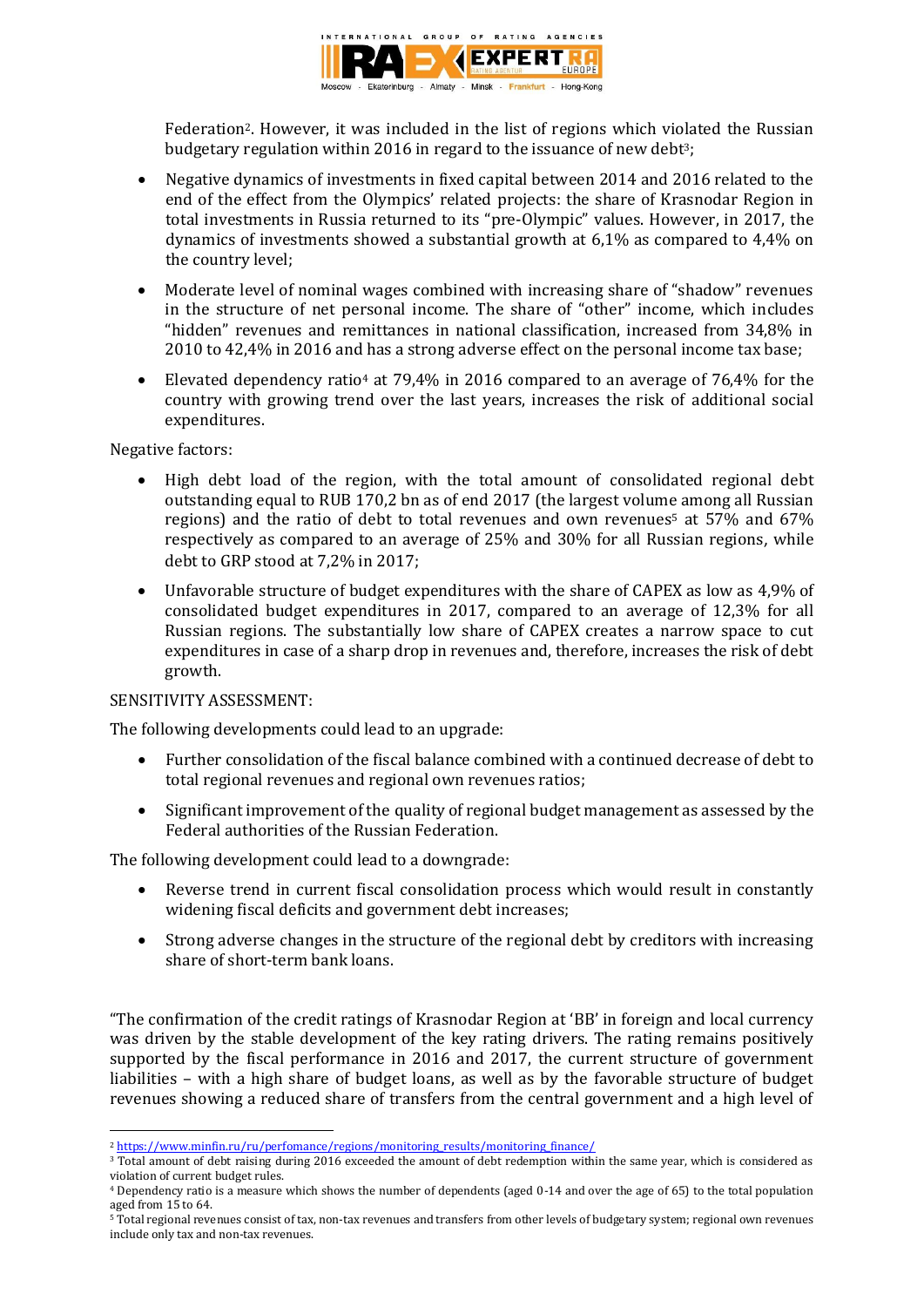

tax revenues diversification. In addition, the large and well diversified economy of the region contributed favorably to the creditworthiness assessment. However, the rating was restricted by high debt load and moderately low level of capital expenditures." – Clarified Vladimir Gorchakov, Rating Associate of Rating-Agentur Expert RA GmbH.

Responsible expert: Vladimir Gorchakov, Rating Associate of Rating-Agentur Expert RA GmbH Reviewer: Hector Alvarez, Rating Associate of Rating-Agentur Expert RA GmbH

Research report on the Krasnodar Region is available at:

[https://raexpert.eu/reports/Research\\_report\\_Krasnodar\\_Region\\_13.04.2018.pdf](https://raexpert.eu/reports/Research_report_Krasnodar_Region_13.04.2018.pdf)

Next scheduled rating publication: -

For further information contact:

**Rating-Agentur Expert RA GmbH** Walter-Kolb-Strasse 9-11, 60594 Frankfurt am Main, Germany +49 (69) 3085-45-00 E-mail[: info@raexpert.eu](mailto:info@raexpert.eu) [www.raexpert.eu](http://raexpert.eu/)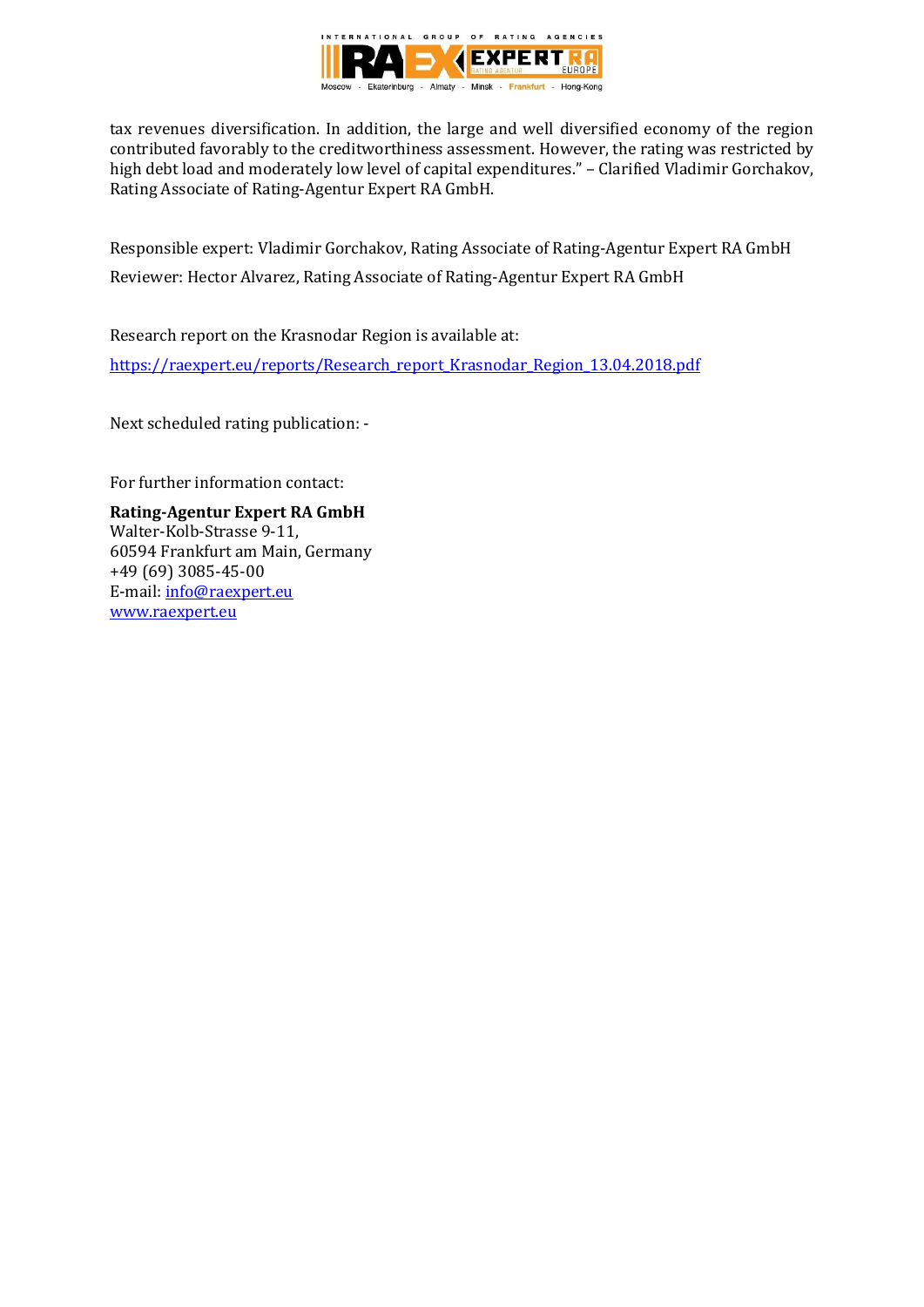

# RATING HISTORY:

|            | <b>Review reason</b>                                              | <b>Rating Score</b>         |                     |                |
|------------|-------------------------------------------------------------------|-----------------------------|---------------------|----------------|
| Date       |                                                                   | <b>National</b><br>currency | Foreign<br>currency | <b>Outlook</b> |
| 13.10.2017 | Scheduled review<br>of both types of<br>ratings for the<br>region | <b>BB</b>                   | <b>BB</b>           | Stable         |
| 14.04.2017 | First assignment of the<br>rating                                 |                             | BB.                 | Stable         |